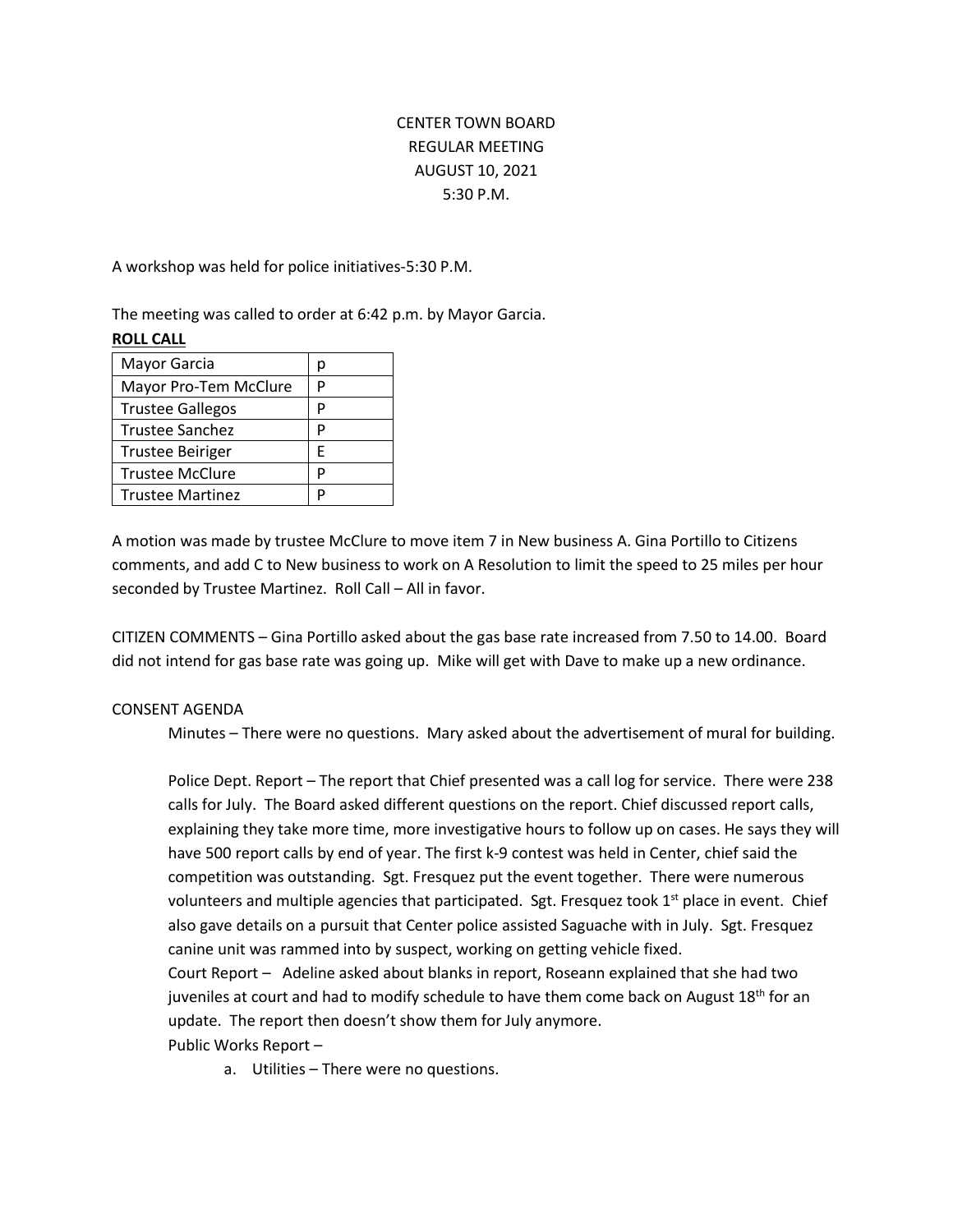- b. Water The lids for meters are still in Denver. The location ID'S on the meters are still being worked on. Set flow program which reads the meters had problems with Caselle, so everything is being worked on to get meters read. The amount was adjusted back to 39.00 flat rate for this billing for everyone. Board will have to decide if all meters will start reading at same time, or if they will go by stages. Bill asked about commercial meters? Commercial meters are still being worked on.
- c. Streets and Parks Streets surveyed- No paving streets this year, cannot get oil. Cannot get paint to paint crosswalks. Weeds are being worked on town properties and street corners.
- d. Building Report No comments made.

A motion to approve the Consent Agenda was made by Trustee Archie, seconded by Trustee mayor protem McClure. Roll Call – All in favor. Motion Carries.

## PAYABLES

The Board asked a few questions on a few of the bills. Bill asked about checking tax rates on Wex fleet cards. Motion to approve the Payables was made by Trustee McClure, seconded by Trustee Gallegos. Roll Call – all in favor. Motion Carries.

## MANAGERS REPORT –

Brian discussed progress moving forward. Discussed grants in progress and future grants. Keith is doing great, getting lots of feedback and engagement from the community. There is an article called "Why Center is the talk of the San Luis Valley" website is Alamosa Citizen.com. Brian says it has a lot of good things about Center.

Brian is planning to apply for a twenty thousand dollar grant to match our twenty thousand dollars for Consaul economic planning. Brian also reminded Board Members of a meeting on Monday the 16<sup>th</sup>, with the water attorneys and water engineers at 5:30 p.m. Trustee Martinez asked to be excused for that meeting, another meeting is on Wednesday the  $18<sup>th</sup>$  with Dola at 5:30. Brian will add items to next agenda-IGA Sanitation.

#### NEW BUSINESS

B. Main St. open for Business Grant- A motion was made by Trustee McClure, seconded by Trustee Gallegos to have a resolution for a grant Keith is applying for next meeting. Grant is due by August 23<sup>rd</sup>. It would be used for businesses to have work done on their buildings like roofs, replacing windows, painting. Grant is for 140,000. Towns cost would be 28,000.

c. Speed limit- A motion to reduce speed to 25 miles per hour on all streets, unless otherwise posted was made by Trustee Sanchez, seconded by Trustee Gallegos. Roll Call-all in favor. Motion Carries.

#### OLD BUSINESS